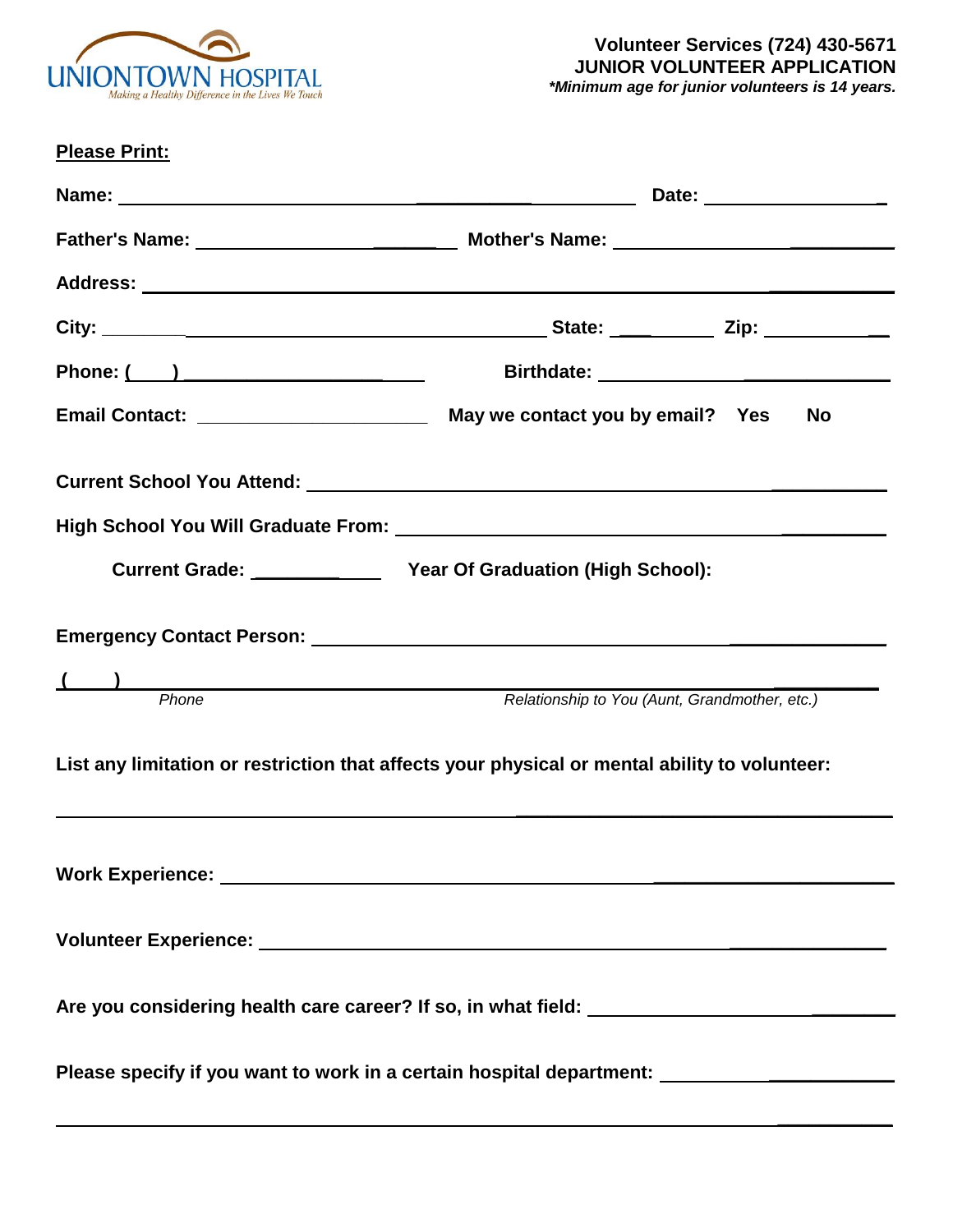**List activities in which you participate: (hobbies, sports, school clubs, community** 

**\_\_\_\_\_\_\_\_\_\_\_\_\_\_\_\_\_\_\_\_\_\_\_\_\_\_\_\_\_\_\_\_\_\_\_\_\_\_\_\_\_\_\_\_\_\_\_\_\_\_\_\_\_\_\_\_\_\_\_\_\_\_\_\_\_\_\_\_\_\_\_\_\_\_\_\_\_\_\_\_**

**\_\_\_\_\_\_\_\_\_\_\_\_\_\_\_\_\_\_\_\_\_\_\_\_\_\_\_\_\_\_\_\_\_\_\_\_\_\_\_\_\_\_\_\_\_\_\_\_\_\_\_\_\_\_\_\_\_\_\_\_\_\_\_\_\_\_\_\_\_\_\_\_\_\_\_\_\_\_\_\_**

**organizations, church groups, etc.)** 

**Do you have any relatives currently working at this hospital? If so, please list:**

| Name: | Department: |
|-------|-------------|
|       |             |

| Name: | Department: |
|-------|-------------|
|-------|-------------|

# **PARENTAL PERMISSION**

I hereby give permission for my son/daughter

to become a volunteer at Uniontown Hospital. I understand that volunteers provide a supplemental service that compliments the work of Uniontown Hospital staff, and in no way, is a replacement for staff. Also, that as members of the Junior Auxiliary, teens must volunteer a minimum of twice a month and give at least 50 hours of service within a twelvemonth period. I have verified that the information on this application is correct. I will do my best to ensure that my daughter/son fulfills the responsibilities outlined in the Volunteer Manual and presented at the Orientation Session.

 **\_\_\_\_\_\_\_\_ DATE: \_\_\_**

## *Signature of Parent or Guardian*

*The Uniontown Hospital Volunteer Program does not discriminate on the basis of race, color, sex, age, religious creed, national origin, ancestry or disability in the selection and placement or in the provision of services.*

## **Please complete this application and return to**

*Uniontown Hospital Volunteer Services 500 West Berkeley Street, Uniontown, PA 15401*

*By FAX: 724.430.8631*

*Or By Email: flasher@utwn.org*